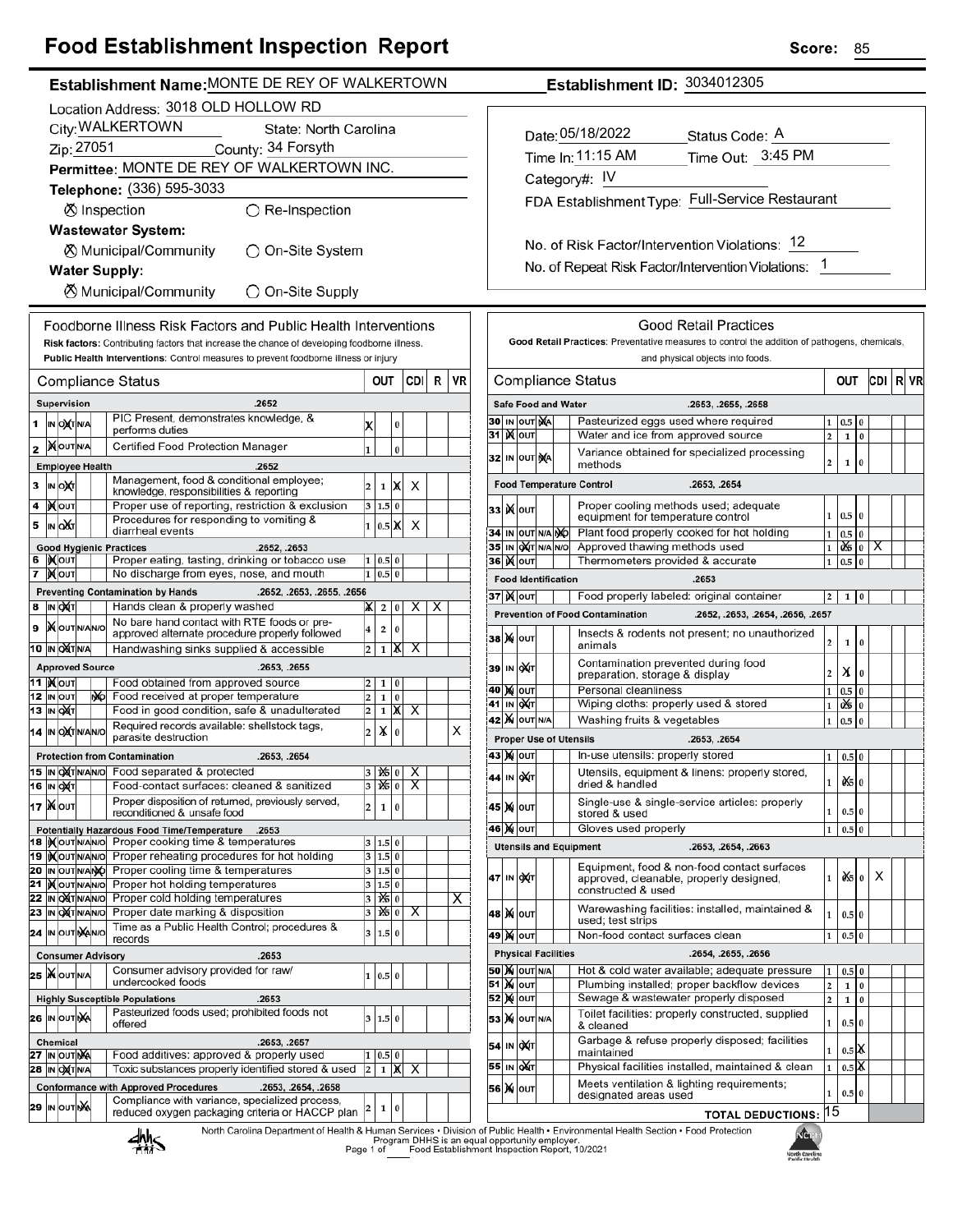# Comment Addendum to Food Establishment Inspection Report

| Establishment Name: MONTE DE REY OF WALKERTOWN                                                                         | Establishment ID: 3034012305                                         |  |  |  |  |
|------------------------------------------------------------------------------------------------------------------------|----------------------------------------------------------------------|--|--|--|--|
| Location Address: 3018 OLD HOLLOW RD                                                                                   | Date: 05/18/2022<br>Re-Inspection<br> X Inspection                   |  |  |  |  |
| City: WALKERTOWN<br>State:NC                                                                                           | $\overline{X}$<br>Comment Addendum Attached?<br>Status Code: A       |  |  |  |  |
| County: 34 Forsyth<br>Zip: 27051                                                                                       | Water sample taken? $\sqrt{ }$ Yes $\sqrt{x}$ No<br>Category #: $IV$ |  |  |  |  |
| Wastewater System: X Municipal/Community   On-Site System<br>Water Supply:<br> x  Municipal/Community   On-Site System | Email 1:m.hdz71@yahoo.com                                            |  |  |  |  |
| Permittee: MONTE DE REY OF WALKERTOWN INC.                                                                             | Email 2:                                                             |  |  |  |  |
| Telephone: (336) 595-3033                                                                                              | Email $3:$                                                           |  |  |  |  |
| Temperature Observations                                                                                               |                                                                      |  |  |  |  |

|                  |                         |                  |          | Effective January 1, 2019 Cold Holding is now 41 degrees or less |          |      |
|------------------|-------------------------|------------------|----------|------------------------------------------------------------------|----------|------|
| Item<br>rice     | Location<br>steam table | Temp Item<br>150 | Location | Temp Item                                                        | Location | Temp |
| refried beans    | <b>REHEAT</b>           | 168              |          |                                                                  |          |      |
| ground beef      | steam table             | 164              |          |                                                                  |          |      |
| shredded lettuce | prep cooler             | 40               |          |                                                                  |          |      |
| pico de gallo    | prep cooler             | 39               |          |                                                                  |          |      |
| cooked chicken   | walk-in cooler          | 39               |          |                                                                  |          |      |
| refried beans    | walk-in cooler          | 39               |          |                                                                  |          |      |
| salsa            | glass front cooler      | 39               |          |                                                                  |          |      |
| raw beef         | small prep cooler       | 44               |          |                                                                  |          |      |
| CI sanitizer     | dish machine (ppm)      | 100              |          |                                                                  |          |      |
| hot water        | prep sink               | 153              |          |                                                                  |          |      |
| ServSafe         | Juan Mata 8/13/26       | 0                |          |                                                                  |          |      |
|                  |                         |                  |          |                                                                  |          |      |
|                  |                         |                  |          |                                                                  |          |      |
|                  |                         |                  |          |                                                                  |          |      |
|                  |                         |                  |          |                                                                  |          |      |
|                  |                         |                  |          |                                                                  |          |      |
|                  |                         |                  |          |                                                                  |          |      |
|                  |                         |                  |          |                                                                  |          |      |
|                  |                         |                  |          |                                                                  |          |      |

| Person in Charge (Print & Sign): Juan                                                                                                                                                                                                                                                                                    | First | Mata  | Last | JUAN MATA                              |  |
|--------------------------------------------------------------------------------------------------------------------------------------------------------------------------------------------------------------------------------------------------------------------------------------------------------------------------|-------|-------|------|----------------------------------------|--|
|                                                                                                                                                                                                                                                                                                                          | First |       | Last |                                        |  |
| Regulatory Authority (Print & Sign): Aubrie                                                                                                                                                                                                                                                                              |       | Welch |      | Subic Been Rens                        |  |
| REHS ID: 2519 - Welch, Aubrie                                                                                                                                                                                                                                                                                            |       |       |      | Verification Required Date: 05/19/2022 |  |
| REHS Contact Phone Number: (336) 703-3131<br>North Carolina Department of Health & Human Services<br>● Food Protection Program<br>• Environmental Health Section<br>● Division of Public Health<br>$\frac{1}{2}$<br>DHHS is an equal opportunity employer.<br>Food Establishment Inspection Report, 10/2021<br>Page 1 of |       |       |      |                                        |  |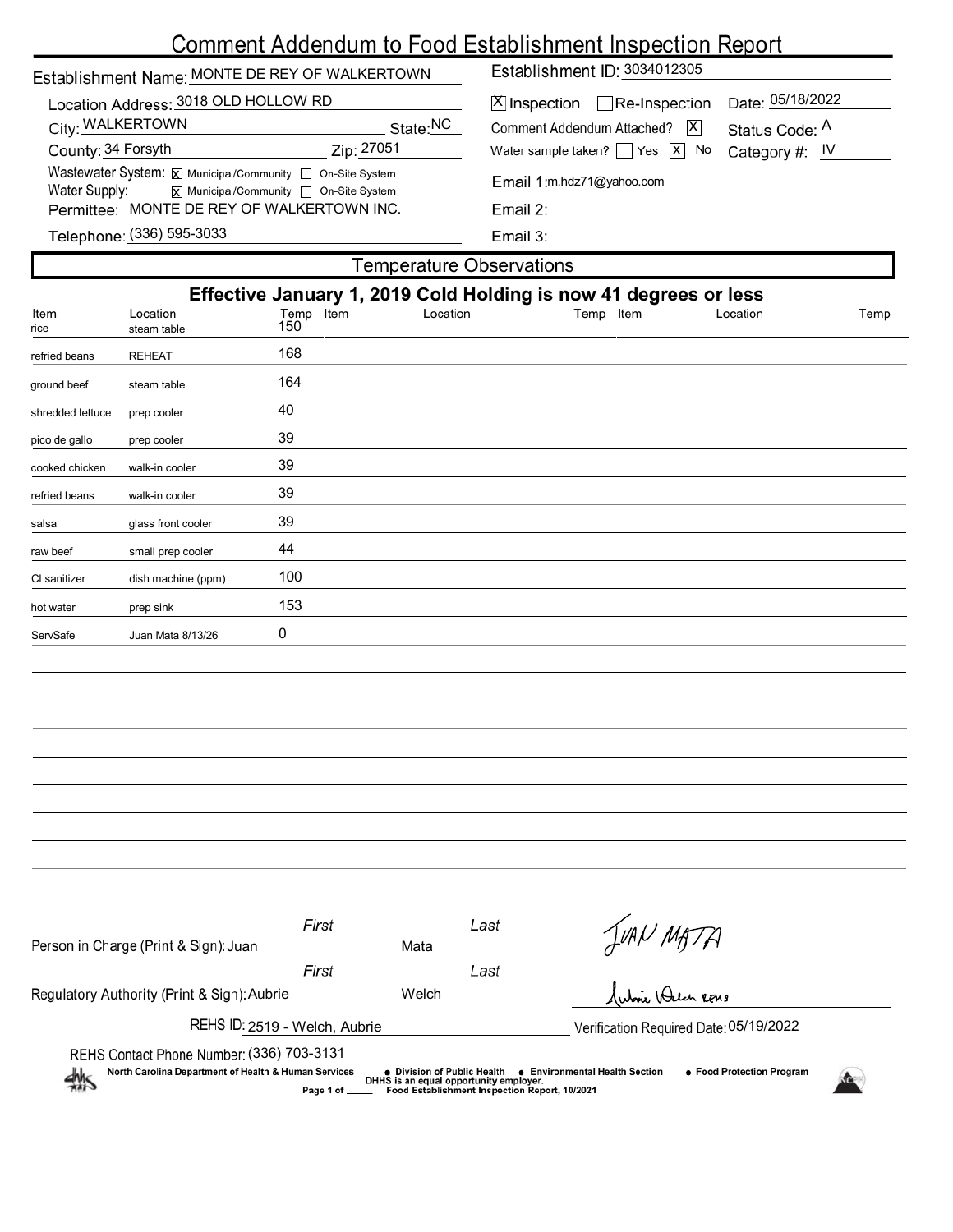### **Establishment Name:** MONTE DE REY OF WALKERTOWN **Establishment ID:** 3034012305

**Date:** 05/18/2022 **Time In:** 11:15 AM **Time Out:** 3:45 PM

### **Observations and Corrective Actions**

Violations cited in this report must be corrected within the time frames below, or as stated in sections 8-405.11 of the food code.

- 1 2-103.11 PIC shall ensure rules in the code for food safety and handling are met. Handwashing violations, issues with food temperatures, storage, date marking, etc during inspection today.
- 3 2-103.11 Ensure food employees are informed of their responsibility to report required symptoms, illnesses and exposure. PF Employee Health Agreement was updated in October to include non-typhoidal salmonella as a reportable illness. The person in charge shall ensure that food employees are informed in a verifiable manner of their responsibility to report in accordance with law, to the person in charge, information about heir health and activities as they relate to diseases that are transmissible through food. CDI - REHS provided updated copy of employee health agreement.
- 5 2-501.11 Clean-up of Vomiting and Diarrheal Event (Pf) Establishment does not have a written plan. A food establishment shall have written procedures for employees to follow when responding to vomiting or diarrheal events that involve the discharge of vomitus or fecal matter onto surfaces in the food establishment. The procedures shall address the specific actions employees must take to minimize the spread of contamination and the exposure of employees, consumers, food, and surfaces to vomitus or fecal matter. CDI - education about this new requirement; REHS provided example cleanup plan.
- 8 2-301.12 Cleaning Procedure (P) 2-301.14 When to Wash (P) Employee washed hands while wearing single-use gloves. Food employees shall clean their hands and exposed portions of their arms using the following cleaning procedure: rinse under clean, running warm water; apply soap; rub hands together vigorously for 10-15 seconds while paying attention to fingernails and areas between the fingers; thoroughly rinse under clean, warm, running water; use a clean barrier such as a paper towel to turn off faucet. Food employees shall wash their hands immediately before engaging in food prep, after handling soiled equipment or utensils, when changing tasks, before donning gloves to work with food, etc. REPEAT from previous inspection dated 8/31/21. CDI - employee rewashed hands after discarding gloves.
- 10 5-205.11 Using a Handwashing Sink Operation and Maintenance (Pf) At beginning of inspection, towel was in front hand sink. A handwashing sink shall be maintained so that it is accessible at all times for employee use. CDI - towel removed by PIC. 6-301.14 Handwashing Signage (C) front hand sink does not have a handwashing sign posted. A sign or poster that notifies food employees to wash their hands shall be provided at all handwashing sinks used by food employees and shall be clearly visible to food employees. CDI - REHS provided sign to post.
- 13 3-202.15 Package Integrity (Pf) 3 #10 cans in dry storage with dents on seams. Food packages shall be in good condition and protect the integrity of the contents so that the food is not exposed to adulteration or potential contaminants. CDI - cans removed; discussion with PIC.
- 14 3-402.11 Parasite Destruction (P) Salmon was purchased from agrocery store and packaging was discarded, so it could not be verified if the salmon is farm raised or frozen to destroy parasites. It is asterisked on the menu with option to order undercooked. Before service or sale in ready to eat form, partially cooked fish shall be frozen and stored at -4F or below for a minimum of 7 days in a freezer; or be aquacultured. VERIFICATION REQUIRED - PIC agreed to not serve salmon undercooked until documentation can be provided.
- 15 3-304.15 (A) Gloves, Use Limitation (P) Employee entered walk-in cooler with gloved hands, contacting the handle of the door, exited, and resumed food prep without washing hands. If used, single-use gloves shall be used for only one task, used for no other purpose, and discarded when damaged or soiled, or when interruptions occur in the operation. CDI - PIC spoke to employee, gloves removed and hands washed.

3-302.11 Packaged and Unpackaged Food - Separation, Packaging, and Segregation (P) Storage issues in walk-in units -for example, cooler had raw chorizo on shelf above peppers, unwashed cilantro over ready to eat pico de gallo. Freezer had raw meat packaged in the establishment over cooked foods. Food shall be protected from cross contamination by separating raw animal foods during storage, prep, holding, and display from ready to eat food, and fruits and vegetables before they are washed by arranging each type of food in equipment so that cross contamination of one type with another is prevented. CDI - Foods in walk-in cooler were rearranged during inspection; continue to work on storage in the walk-in freezer.

16 4-601.11 (A) Equipment, Food-Contact Surfaces, Nonfood Contact Surfaces, and Utensils (P) Food debris present on multiple plastic and metal containers, can opener blade, majority of knives. Food contact surfaces shall be clean to sight and touch. CDI placed at sink for re-cleaning.

4-501.114 Maintain sanitizer at correct concentrations when being used to sanitize. P Spray bottle labeled "sanitizer" contained a liquid that did not register on Cl test strip. A chemical sanitizer shall be used in accordance with EPA -registered label use instructions. CDI - discarded.

4-602.11 Equipment Food-Contact Surfaces and Utensils -Frequency (C) Minor amount of buildup on shield of ice machine. Equipment food contact surfaces and utensils shall be cleaned in equipment such as ice bins and makers, at a frequency necessary to preclude accumulation of soil or mold.